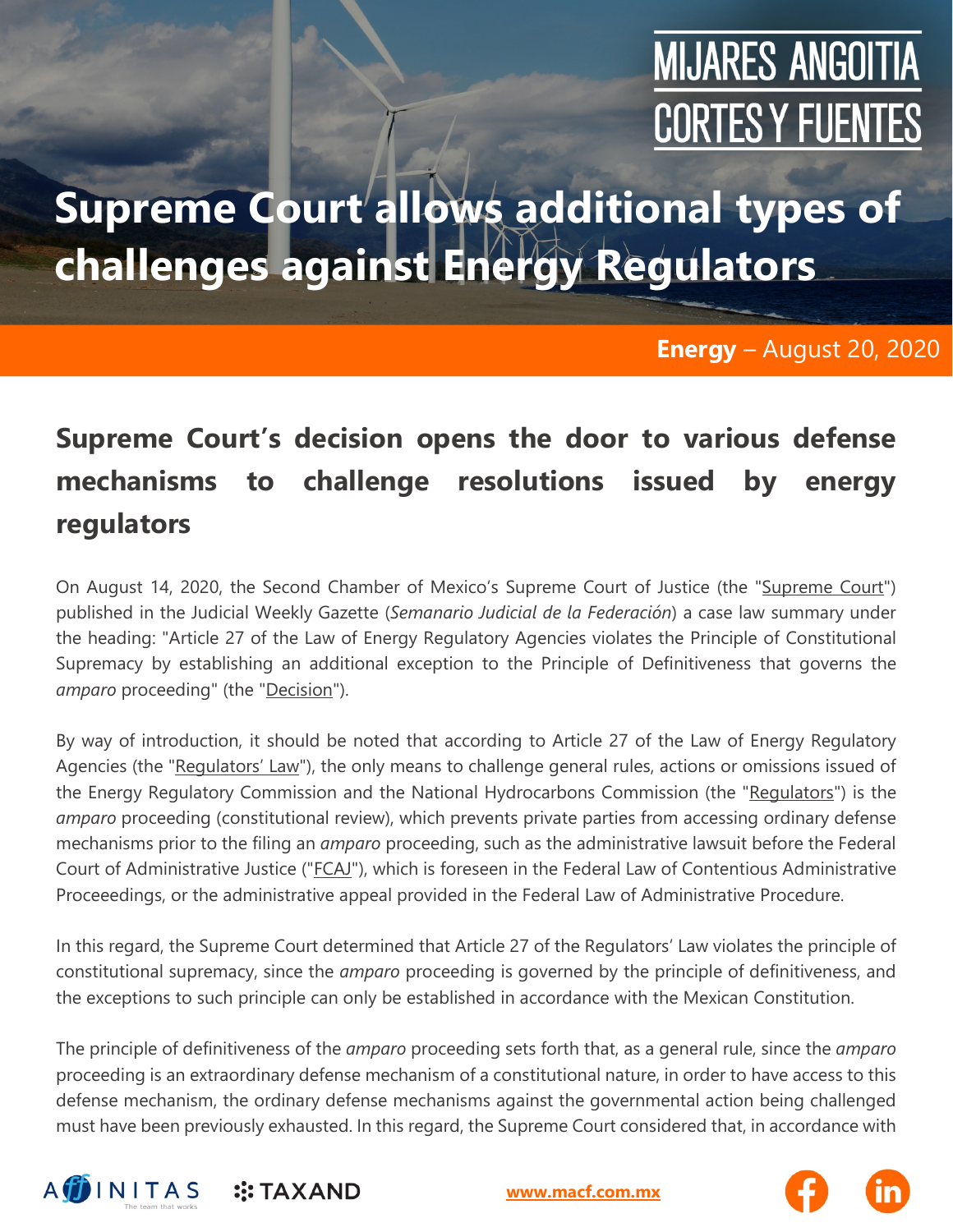# **MIJARES ANGOITIA CORTES Y FUENTES**

the principle of hierarchy of laws, the exceptions to the principle of definitiveness can only be established in the Mexican Constitution and in the Amparo Law, as this is the law that regulates articles 103 and 107 of the Mexican Constitution that govern *amparo* proceedings. Thus, since the Mexican Constitution is the supreme law of the land, a law of lesser hierarchy, as is the Regulators' Law, cannot provide additional exceptions to that governing principle.

It should be noted that the court precedents that paved the way for this Decision consisted of administrative lawsuits brought before the TFJA. In these proceedings, general rules issued by the Energy Regulatory Commission or that should have been issued by such Commission were challenged, and they were dismissed by the TFJA based on Article 27 of the Regulators' Law.

Considering the above, it may be interpreted that the Decision opens the door for general rules or even actions or resolutions issued by the Regulators to be challenged by private parties through an ordinary defense mechanism, as is the administrative lawsuit before the TFJA, prior to the filing of an *amparo* proceeding. However, it is advisable to carry out a detailed analysis of each rule, action or resolution of the Regulators to be challenged, in order to determine what defense mechanism would be appropriate in the case in question.

In this regard, the ordinary defense mechanism consisting of the administrative lawsuit extends the scope of protection of private parties: while the *amparo* proceeding may only be commenced when a fundamental right provided for in the Mexican Constitution is transgressed, the administrative lawsuit may be commenced against any legal irregularity in the governmental action that is being challenged, and the decision issued in such administrative lawsuit may be appealed, for constitutional review, through an *amparo* proceeding.

Finally, it is important to mention that, in principle, the Decision is only binding for the judiciary, i.e. the courts of the Federal Judiciary and the TFJA. This implies the possibility that the Regulators may not abide by its contents in the event that an administrative appeal is filed with them.



**[www.macf.com.mx](http://www.macf.com.mx/)**